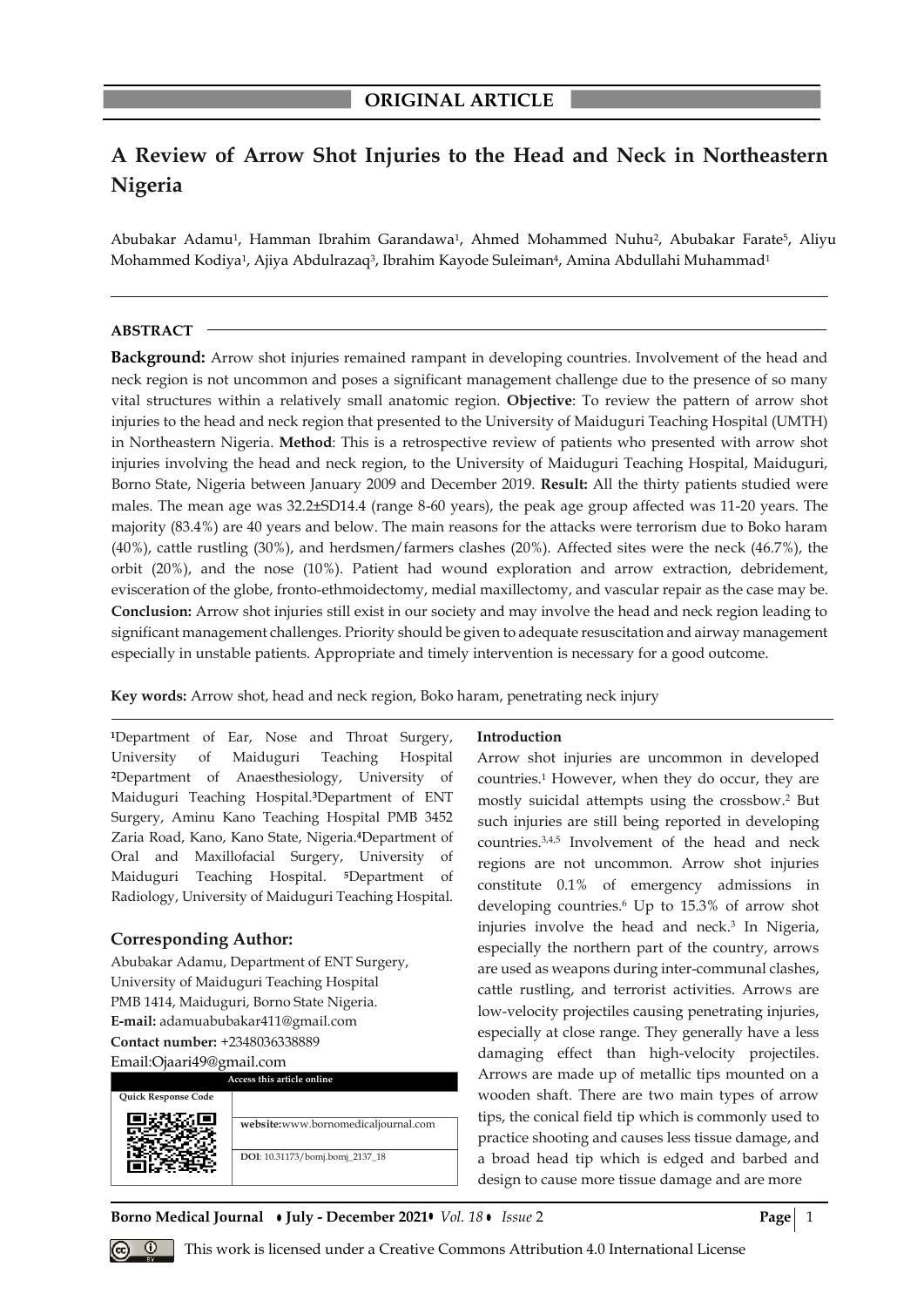difficult to remove surgically.3,7 Injuries ranged from non-fatal soft tissue injuries to life-threatening injuries especially when vascular, aerodigestive, and neurological structures are involved. The severity of the injury depends on the distance of the assailants from the victim, the fork and trajectory of the arrow, and the physical characteristics of the arrow. <sup>8</sup> Tissue injury is caused by the penetrating force of the extremely sharp cutting edge of the arrowhead limiting the injury to the tissues that are directly incised by the blade of the arrowhead. 9

The Grant and Ebstein classification provide the basis for an organized approach to the management of penetrating facial trauma. <sup>10</sup> The system divides the face into entry zone I, II, and III. Zone I include the forehead and ears, it is bounded superiorly by the hairline and inferiorly by the supraorbital rim. Zone II is the midface, it includes an area from the supraorbital ridge down to the upper lip and laterally to the preauricular area. Zone III extends from the lower lip to the level of the hyoid bone.

Penetrating neck injury describes trauma to the neck that has breached the platysma muscle and represents 5–10% of all trauma cases.11,12 The common mechanisms of injury worldwide are stab wounds, gunshot wounds, self-harm, road traffic accidents, and other high-velocity objects.13,14 Penetrating neck injuries are classified into the three anatomical zones of the neck based on the site of penetration as described by Roon and Christensen. 15 Zone I extend from the clavicle to the cricoid cartilage. Zone II extends from the cricoid cartilage to the angle of the mandible and Zone III, from the angle of the mandible to the base of the skull.

The study reviewed the pattern of arrow shot injuries to the head and neck managed in the University of Maiduguri Teaching Hospital.

### **Method**

The study was a retrospective review of patients with arrow shot injuries to the head and neck region managed at the ENT Surgery Department of University of Maiduguri Teaching Hospital, Maiduguri, Borno State, North-Eastern Nigeria, over 10 years (2009- 2019). UMTH is the major tertiary institution in the region with a 530-bed capacity, received referrals from all states in the region and neighbouring countries of Niger Republic, Chad, and Cameroon. Relevant information including the age, sex, site of entry, reason(s) for the attack, complication(s) at the time of presentation, method(s) used to extract the arrow, and other procedure(s) performed on the patient and outcome after treatment were extracted from the patients' case notes and operating theatre register. Data extracted were analysed using SPSS version 16. Ethical clearance was obtained from the hospital's ethical committee.

#### **Results**

A total of 30 cases of arrow shot injuries to the head and neck region were reviewed. All were males, with ages ranging between 8 and 60 years, and a mean of 32.2±SD14.4. The age group most commonly affected was 11-20 years. Twenty-five (83.4%) of the victims were 40 years and below (Table 1). The main reasons for the attack were terrorism-related 12 (40%), cattle rustling 9 (30%) and farmers/herdsmen clash 6 (20%) (Table 2). The sites involved in the head and neck were the neck 14 (46.7%), eyes 6 (20.0%), nose 3 (10.0%) (Table 3). Nine (64.3%) out of the neck injuries involve zone II, and 3 (21.4%) and 2 (14.3%) involved zone I and III respectively. Complications encountered at the time of presentation include upper airway obstruction 6 (20%), visual loss 6 (20%), cranial nerve palsy 2 (0.07%), and haemodynamic instability 2 (0.07%). All cases presented with the arrow in-situ and had wound exploration. Procedures performed include arrow extraction, debridement and tracheostomy (6), vascular repair (3), evisceration (6), external fronto-ethmoidectomy (2), and medial maxillectomy (2) (Table 5). Two mortalities were recorded, and all were due to exsanguinating haemorrhage from the involvement of the common carotid artery.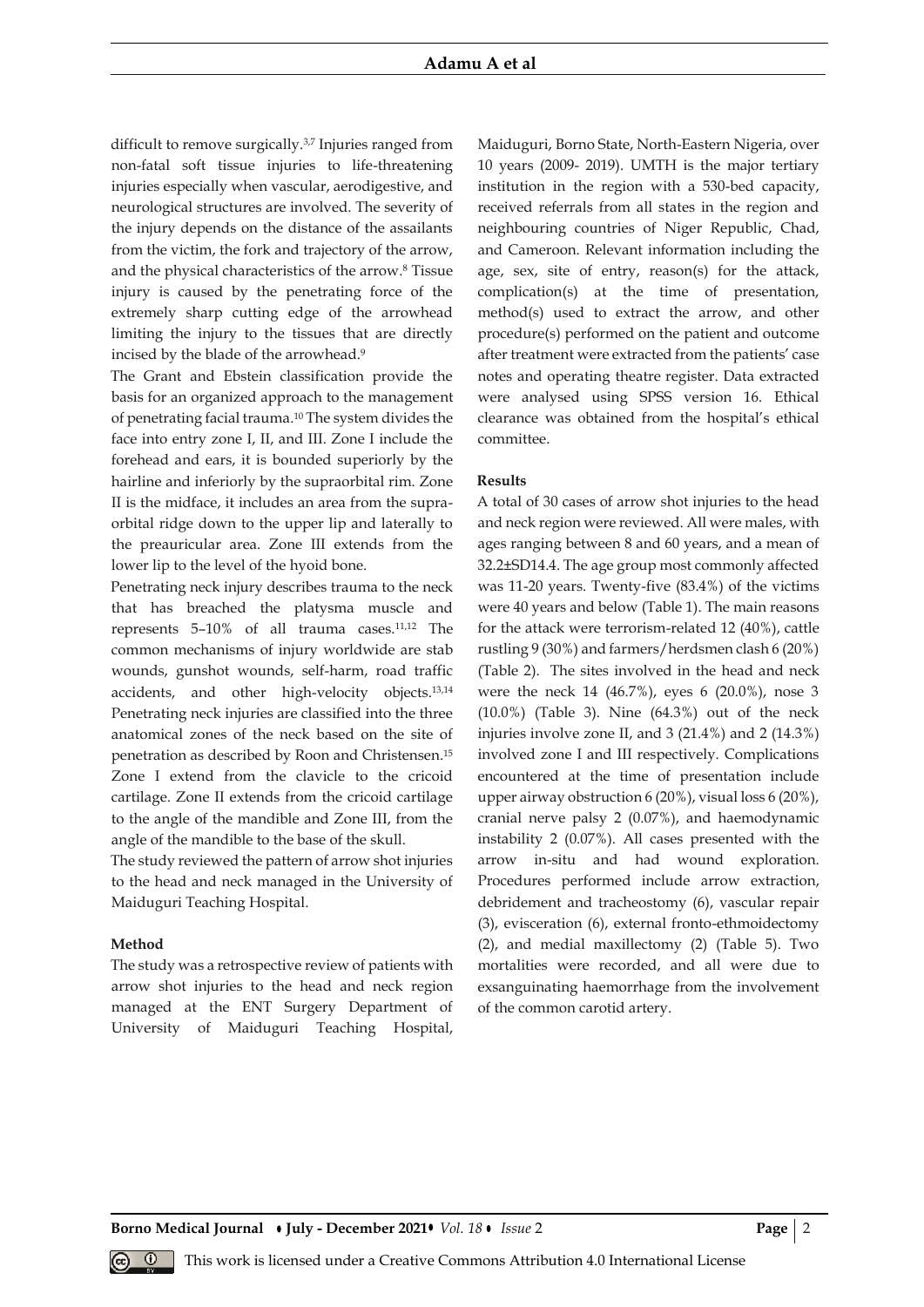# **A Review of Arrow Shot Injuries to the Head and Neck**

| Age (years)  |                           |               |
|--------------|---------------------------|---------------|
|              | <b>Frequency (Number)</b> | Percent $(\%$ |
| $\leq 10$    | 1                         | 3.3           |
| $11 - 20$    | 11                        | 36.7          |
| 21-30        | 8                         | 26.7          |
| 31-40        | 5                         | 16.7          |
| $41 - 50$    | $\overline{4}$            | 13.3          |
| >50          | $\mathbf{1}$              | 3.3           |
| <b>Total</b> | 30                        | 100           |

## **Table 1:** Distribution by age group

## **Table 2:** Reasons for the attack

| <b>Reasons for attack</b> | <b>Frequency (Number)</b> | Percent $(\%$ |
|---------------------------|---------------------------|---------------|
| Cattle rustling           | 9                         | 30            |
| Farmers-herdsmen clash    | 6                         | 20            |
| fight over women          | 3                         | 10            |
| Terrorist attack          | 12                        | 40            |
| Total                     | 30                        | 100           |

## **Table 3:** Site of entry

| Site involved   | <b>Frequency (Number)</b> | Percent       |
|-----------------|---------------------------|---------------|
|                 |                           | $(^{0}/_{0})$ |
| Neck            | 14                        | 46.7          |
| Orbit           | 6                         | 20.0          |
| Temporal region | 2                         | 6.7           |
| Malar region    | 3                         | 10.0          |
| Frontal region  | 2                         | 6.7           |
| <b>Nose</b>     | 3                         | 10.0          |
| <b>Total</b>    | 30                        | 100           |

# **Table 4**: Operative procedures performed

| Procedure performed                 | Frequency (Number) |
|-------------------------------------|--------------------|
| Extraction, debridement and repair  | 30                 |
| Extraction and tracheotomy          | 4                  |
| Extraction and vascular repair      | 10                 |
| Extraction and evisceration         | 6                  |
| Extraction and fronto-ethmoidectomy | 2                  |
| Extraction and medial maxillectomy  |                    |

**Borno Medical Journal • July - December 2021•** *Vol. 18* • *Issue* 2 **Page** | 3

 **<sup>** $\circled{e}$  **This work is licensed under a Creative Commons Attribution 4.0 International License**</sup>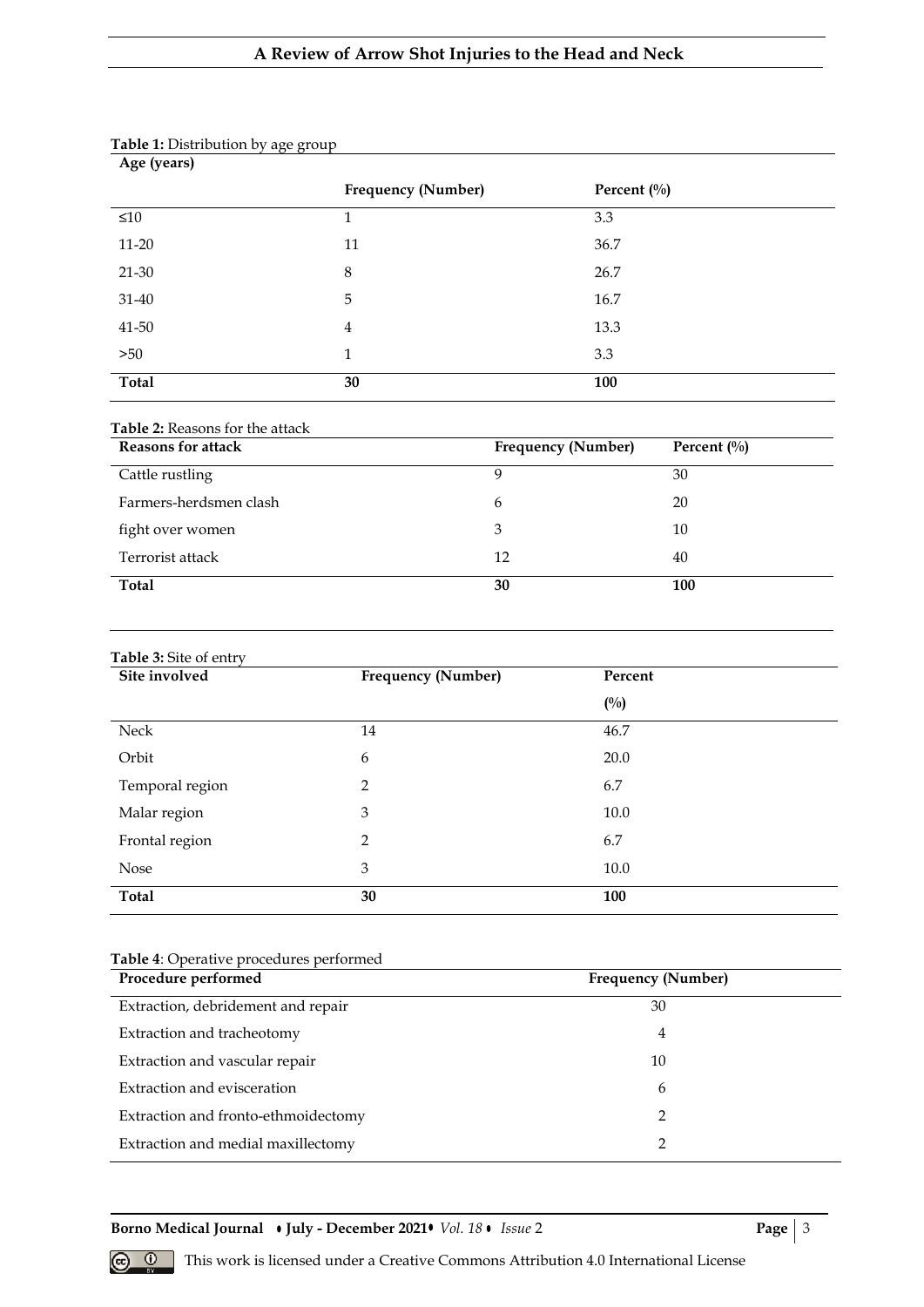# **Adamu A et al**



Figure 1; Preoperative pictures



Figure 2; Intraoperative pictures



Figure 3; Postoperative pictures



Figure 4: Removed arrows Figure 5; Plane X-ray of the skull showing arrow in place

**Borno Medical Journal • July - December 2021 • Vol. 18 • Issue 2 Page | 4** 



**<sup><b> <b>a 1** This work is licensed under a Creative Commons Attribution 4.0 International License</sup>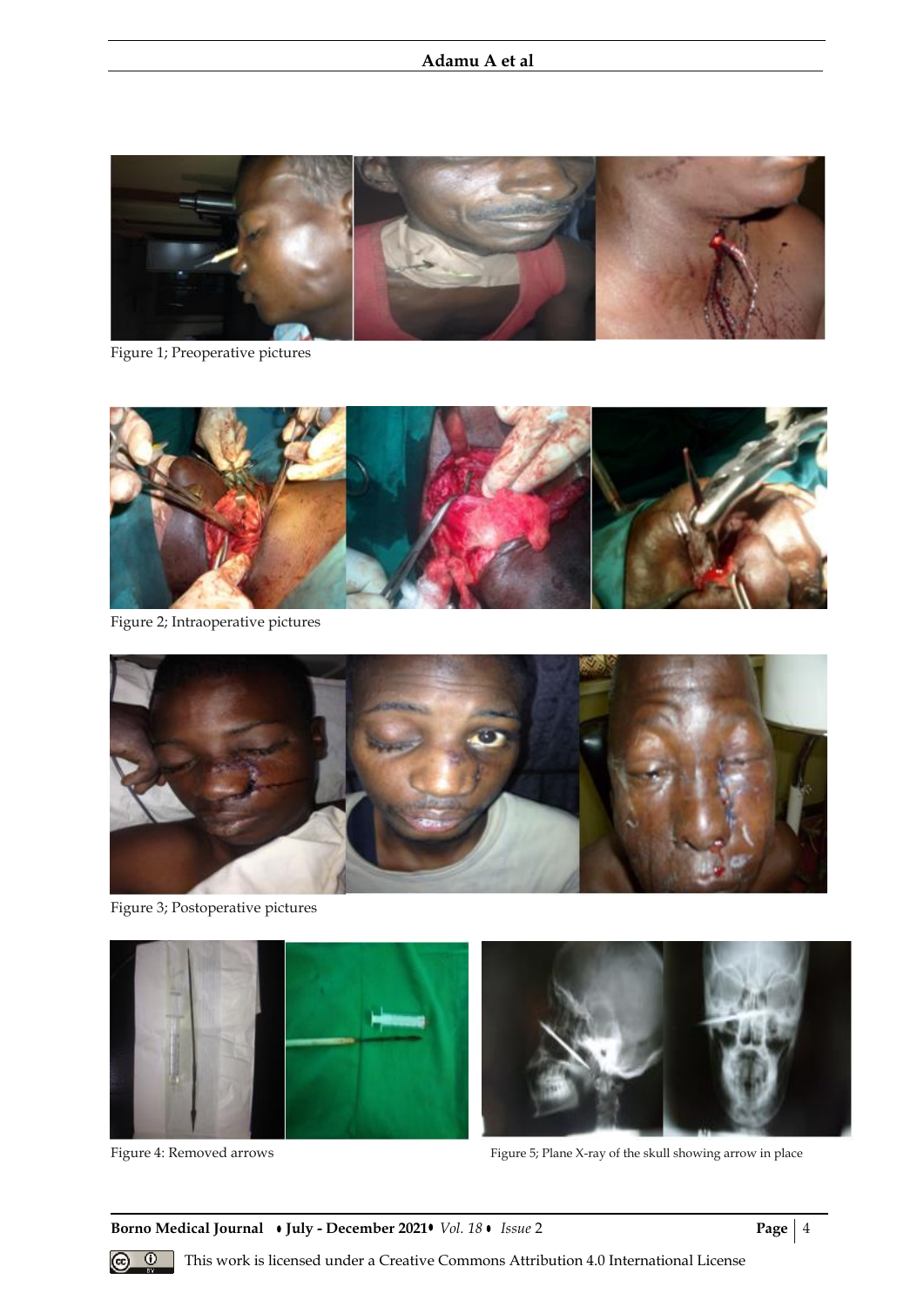### **Discussion**

Arrow shot injuries are uncommon in the developed world, however it is not uncommon in the developing countries. We reviewed 30 cases of arrow shot injuries to the head and neck, over a 10-year period. This is less than the finding by Aliyu et al<sup>3</sup> who reported 9 head and neck injuries in 2 years. Like previous studies, 16,17 arrow shot injuries were exclusively seen in males. This contrasts with the report by Aliyu et al<sup>3</sup> who found 2  $(6.1\%)$  out of the 33 cases to be females, with a male-female ratio of 15:1. Most of the patients fall within the age 11-20 years constituting 36.7% similar to what Aliyu et al<sup>3</sup> reported. However, Na'aya et al<sup>17</sup> documented involvement of older age group than ours (21-30 years). Overall, we found that 83.3% of the patients are 40 years or below. This is similar to the findings by Aliyu et al. <sup>3</sup> This may be explained by the fact that those aged ≤40 years are the most active, economically vibrant, and socially dynamic members of society and are most likely to be exposed to violence.

Various reasons have been attributed to the cause of arrow shot injuries in different societies, ranging from socio-political and economic conflict or accidental.<sup>5,15,18</sup> Aliyu et al<sup>3</sup> found herdsmen/farmers clash, cattle rustling, and communal clashes as the main cause of arrow shot injuries, accounting for 51.51%, 21.21%, and 15.15% respectively. However, Na'aya et al<sup>17</sup> documented herdsmen/farmers clashes, armed banditry, and fighting over women as the main reason for arrow shot injuries accounting for 43.9%, 29.8%, and 17.5% respectively. The main causes of arrow shot injuries in this study were terrorist attacks, cattle rustling, herdsmen/farmers clashes, and fighting over women accounting for 40%, 30%, 20%, and 10% respectively. The majority of arrow shot injuries in this study resulted from terrorist attacks, in contrast, to report from other studies3,17 where herdsmen/farmers clash was the main cause. This is due to the Boko haram terrorist activities in North-Eastern Nigeria and the decline in economic activities such as farming and cattle rearing.

Most of the injuries encountered involved the soft tissues of the head and neck because arrow shots are low-velocity missiles. Although some of the patients have involvement of deeper structures, this may be due to the short distance between the assailants and their victims. We found involvement of the head (53.3%) to be slightly more than that of the neck (46.7%). This may be because the head is more prominent and usually targeted for shooting. Structures in the mid-face were commonly involved (75%), these include the eye (37.5%), nose (18.8%), and the malar area (18.8%). Martin et al<sup>1</sup> found that 61.9% of penetrating facial trauma was in the midface with ocular involvement in 38%. Lawan et al<sup>20</sup> reported two cases of arrow shot injuries to the globe with associated complete loss of vision similar to the finding in this study. Martin et al<sup>19</sup> reported 3 cases of area I maxillofacial injury, two of which involved intracranial penetration, though the mechanism of injury differs from that of our study. We found zone II injury to be the commonest  $(64.3\%)$ . This was similar to a report by Mahmoodie et al<sup>21</sup> who demonstrated that zone II was commonly involved in penetrating trauma. This may be because zone II is the most exposed and unprotected and thus more susceptible to trauma. The most commonly injured structure in the neck found in this study was muscles and vascular structures (57.1%) followed by laryngotracheal injuries (28.6%) and pharyngooesophageal injuries (14.3%). A study on 192 cases of penetrating neck trauma reported the most commonly injured structures in the neck were the

vessels (67.2%), followed by the laryngotracheal region  $(24.9\%)$  and pharynx  $(8.2\%)$ .<sup>19</sup> The difference may be due to the mechanism of injury. In the above study the mechanism of injury was commonly stab injury, while in our case, it was from arrow shot injuries.

In our study, all patients had wound exploration as the arrows were in situ at presentation and therefore must be removed. Patients had wound exploration, arrow extraction, debridement, and primary closure with drainage. Other procedures performed as indicated were vascular repair, tracheostomy, fronto-ethmoidectomy, medial maxillectomy, and evisceration. There were reports of arrow shot injuries to the skull base<sup>22</sup>, the eye<sup>20</sup>, and the neck requiring procedures like medial maxillectomy, evisceration, and vascular repair. Arrows were left in situ and stabilized as some may have a tamponade effect, this reduces chances of injury to surrounding structures until the patient reaches the theatre. Removal was done under general anaesthesia careful dissection was carried out to prevent removal catastrophe. O'Neill et al.<sup>23</sup> suggest the removal of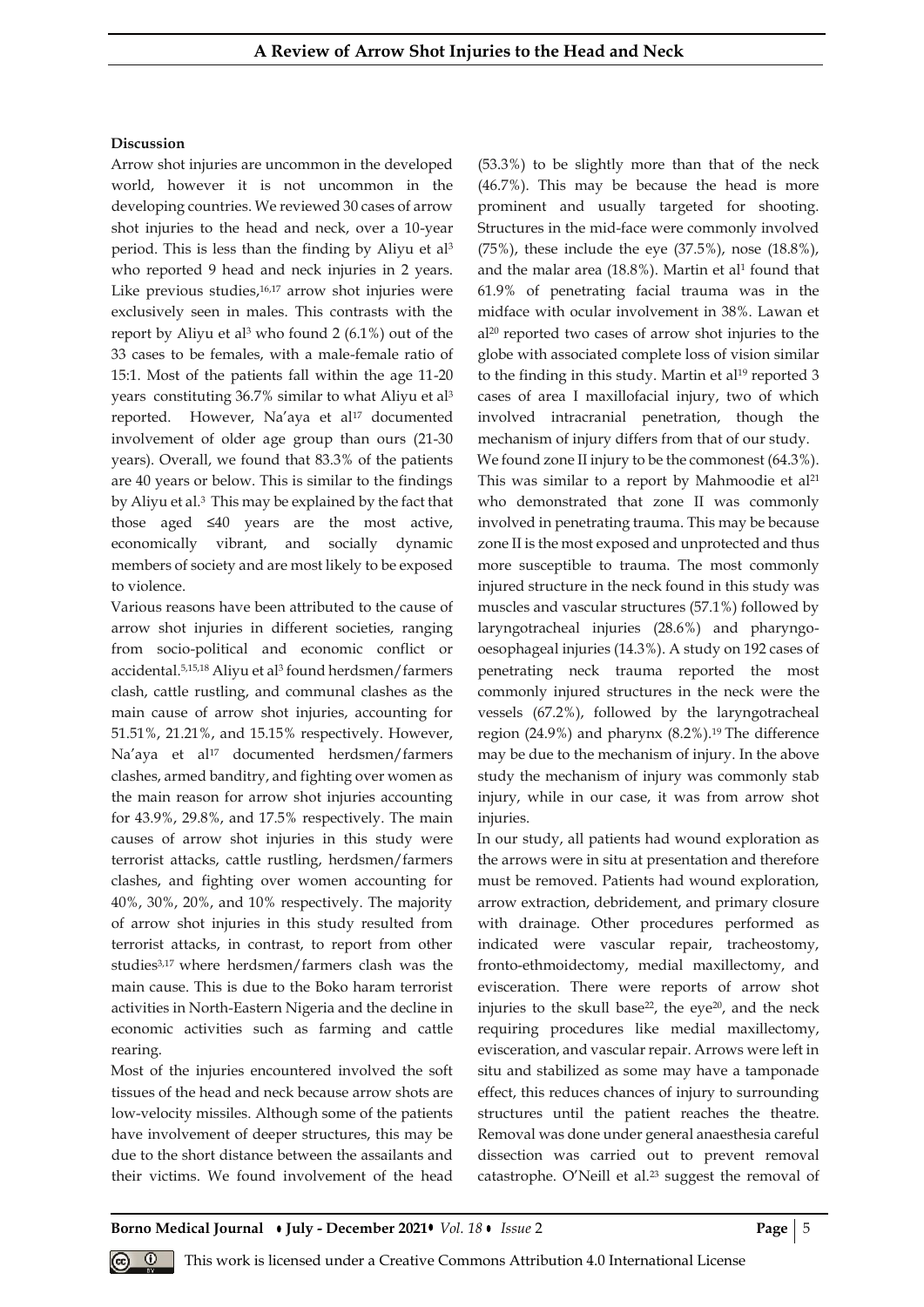arrows with barbs in an anterograde direction along the line of its trajectory to avoid further injury to blood vessels and other structures. We recorded 6.7% mortality in our study. The two patients that died were unstable at presentation due to profuse bleeding from vascular injury and had cardiac arrest and died during resuscitation. Mohanty et al recorded 7.7% mortality in 13 patients with arrow shot injuries, with the mortality resulting from haemorrhagic shock, septicemia, pneumonia, and respiratory failure.<sup>6</sup>

#### **Conclusion**

Arrow shot injuries of the head and neck still exist in our society and are associated with significant management challenges even in the best of hands, Prompt and early intervention remains key to reducing mortality.

#### **References**

- **1.** Malachovsky I, Straka L, Novomesky F, Statelova D, Janickova M, Stilla J, Urvanova E. Atypical maxillofacial shot wound. SoudLek. 2011; 56: 2-4.
- **2.** De jongh K, Dohmen D, Salgado R, Ozsarlak O, Van Goethen JWM, Beaucourt L, Jorens PG, Van Havenbergh TW, De shepper AM, Parizel PM "Willian Tell" injury: MDCT of arrow through the head. American journal of roentgenology 2004; 182:1551-1553.
- **3.** Aliyu S, Ibrahim AG, Ali N, Lawan AM, Abubakar Alhaji Bakari. Arrow Shot Injuries: Experience in a Referral Centre in North Eastern Nigeria. International Journal of Science and Research. 2014;3(11):1822-1825.
- **4.** Madhok BM, Roy DD, Yeluri S. Penetrating arrow injuries in Western India. Injury 2005; 36:1045-1050.
- **5.** Nepal A, Joshi RR, Bhandary S, Mathur NN, Roka YB, Yadav R. Penetrating neck injury by an arrow: A paradigm of age-old assault. Nepal Med Coll J. 2010; 12: 58-60
- **6.** Mohanty SK, Behera BK, Behera SS. Arrow Injuries in Eastern Odisha; A Series of 13 Cases. Ann. Int. Med. Den. Res. 2017;3(5):10-12
- **7.** Omura T, Asieri M, Matsumoto S, Rambarran S, Moeng S. Crossbow injury to the neck.S Afr J Surg 2017;55(1):35-37
- **8.** Jain DK, Aggarwal G, Lubana PS, Sonia M. Penetrating Craniofacial arrow injury. J Neurisci Rural Pract 2010;1(1):17-19.
- **9.** Karger B, Sudhues H, Beat P, Kneubuehl MS, Brinkmann B. Experimental arrow wounds;

ballistics and traumatology. J Trauma 1998; 45:495– 501.

- **10.** Grant TD, Epstein LI. Low velocity Gunshot wound to the maxillofacial complex. J Trauma 1979; 19: 674-677.
- **11.** Sperry JL, Moore EE, Coimbra R et al. Western Trauma Association critical decisions in trauma: penetrating neck trauma. J Trauma Acute Care Surg 2013; 75: 936–940.
- **12.** Vishwanatha B, Sagayaraj A, Huddar SG et al. Penetrating neck injuries. Indian J Otolaryngol Head Neck Surg 2007; 59: 221–224.
- **13.** Burgess CA, Dale OT, Almeyda R, Corbridge RJ. An evidence-based review of the assessment and management of penetrating neck trauma. Clin Otolaryngol 2012; 37: 44–52.
- **14.** Mahmoodie M, Sanei B, Moazeni-Bistgani M, Namgar M. Penetrating neck trauma: review of 192 cases. Arch Trauma Res 2012; 1: 14–18.
- **15.** Roon AJ, Christensen N. Evaluation and treatment of penetrating cervical injuries. J Trauma 1979; 19:391–7.
- **16.** Madziga AG. Arrow injuries in North Eastern Nigeria. WAJM, 2003; 22:106-9.
- **17.** Na'aya HU, Eni UE, Madziga AG, Kwari YD. Arrow injuries in North Eastern Nigeria. Port Harcourt Medical Journal. 2010; 6: 350-7.
- **18.** Sandabe MB., Waziri AM., Akinniran AA., Jatta A., Chibuzo IM. Arrow Shot Injury to The Neck. The Internet Journal of Head and Neck Surgery. 2012; 5(2): 1-5
- **19.** Martin WS, Gussack GS. Paediatrics penetrating head and neck injuries, Laryngoscope 1990;100:1288-1291.
- **20.** Lawan A, Danjuma S A. Arrow injuries to the eye. Ann Afr Med 2012; 11:116-8.
- **21.** Mahmoodie M, Sanel B, Moazeni Bistgani M, Namgar M. Penetrating Neck Trauma: Review of 192 Cases. Arch Trauma es.2012;1(1): 14-18.
- **22.** Ogunleye AOA, Adeleye AO, Ayodele KJ, Usman MO, Shokunbi. Arrow injury to the skull base. WAJM 2004; 23(1):94-96.
- **23.** O'Neill OR, Gilliland G, Delashaw JB, Purtzer TJ. Transorbital pen-etrating head injury with a hunting arrow: case report. Surg. Neurol 1994; 42: 494-497.

**Borno Medical Journal • July - December 2021 •** *Vol.* 18 • *Issue* 2 **Page** | 6